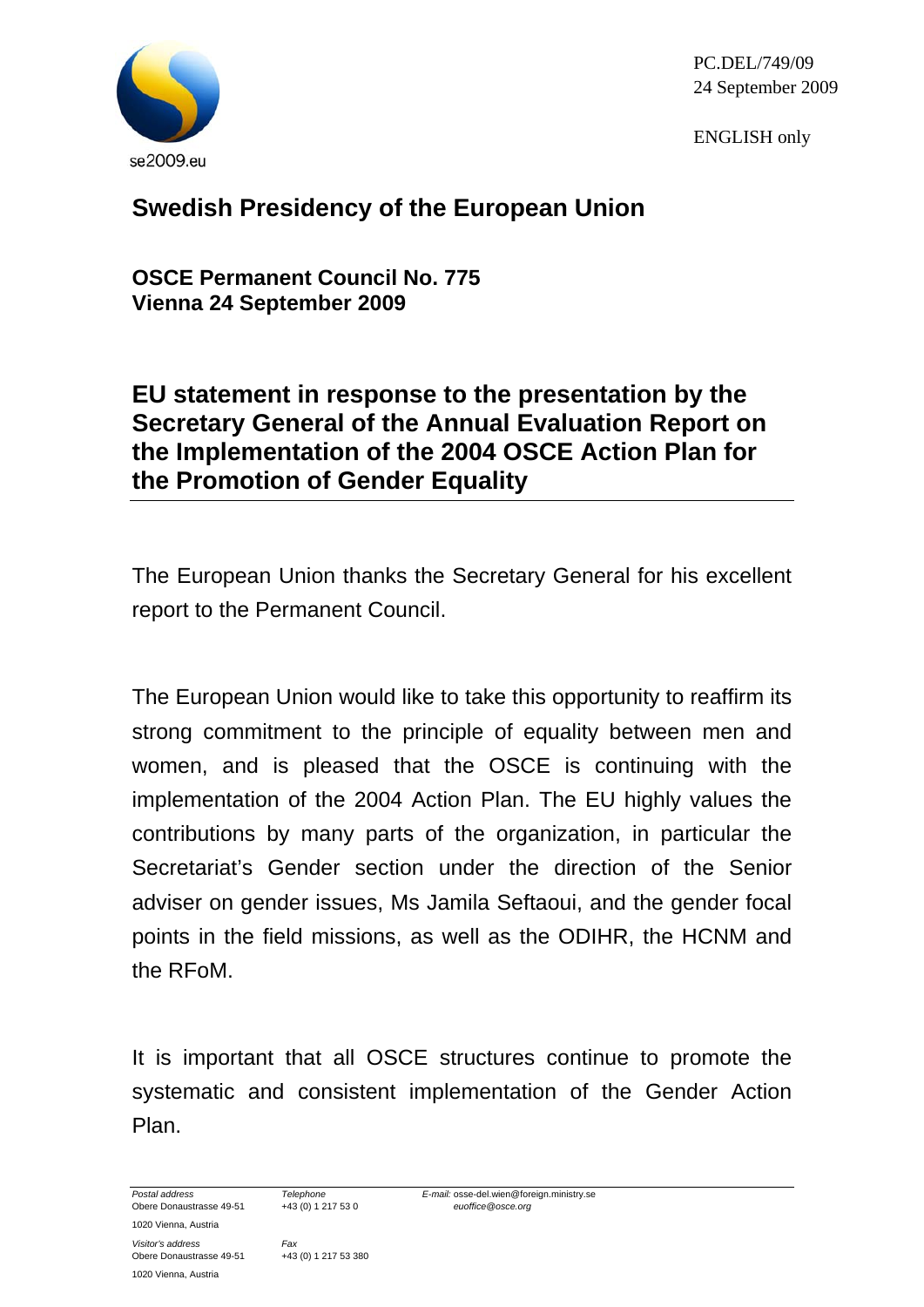The European Union strongly supports the initiatives taken during the reporting period to promote gender equality. In particular, the EU welcomes the appointment of deputy Heads of missions as gender focal points in five missions and encourages other missions to adopt this practice.

The European Union encourages the implementation of genderoriented projects and programs in the three dimensions of the OSCE. The EU shares the assessment that more projects related to the promotion of gender equality should be undertaken in the first and second dimension of the OSCE.

The European Union recalls Ministerial Council Decision No. 14/05 on women in conflict prevention, crisis management and postconflict rehabilitation and calls for the implementation of the United Nations Security Council resolutions 1325 and 1820, specifically with regard to those aspects that have a close bearing on OSCE activities. In this light, the EU hopes that the dialogue in the politicomilitary dimension will yield tangible results.

Combating violence against women is one of the European Union's priorities in the area of Human Rights, and in December 2008, the European Union further strengthened this commitment by drawing up EU Guidelines on Violence against Women and Girls and Combating all Forms of Discrimination against Them. Decision No. 15/05, adopted by the Ministerial Council in Ljubljana, constitutes an important document as regards the prevention and combating of this scourge. The European Union fully supports all the efforts undertaken in preventing violence against women by the OSCE and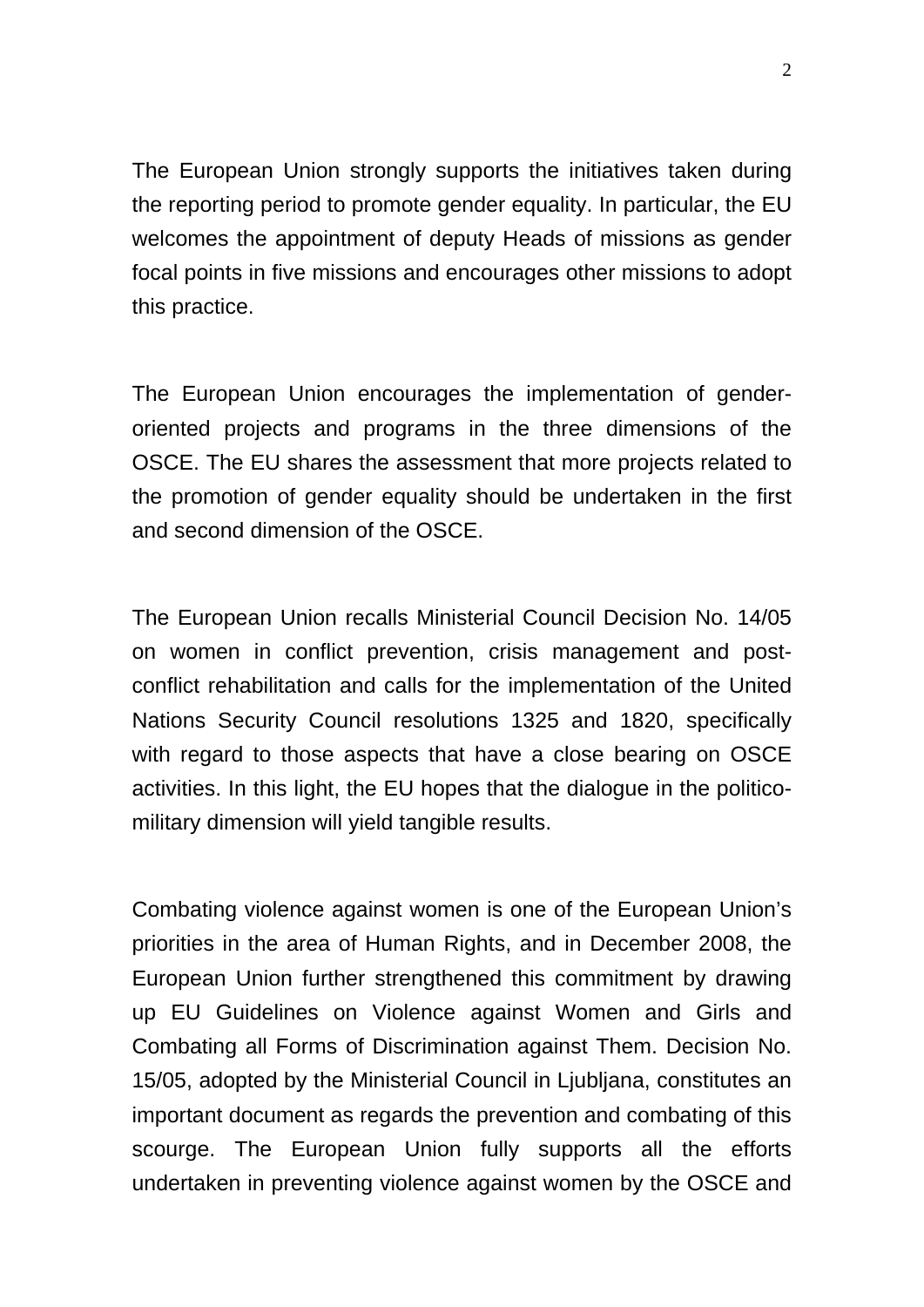looks forward to further discussing this important issue in the Supplementary Human Dimension Meeting on November 5-6.

As for statistics on the recruitment to the different OSCE structures, the European Union notes the slight improvement in the representation of women in the organization, namely in management positions. Nevertheless, women are still underrepresented in senior and policy-making positions. Moreover, the decrease in women's nominations by participating States during the reporting period is a worrying trend. Therefore, the European Union encourages all participating States to nominate more women to higher positions in the organization. We encourage the Secretary General to use all means at his disposal to achieve improved results.

Furthermore, the European Union fully supports the report's recommendation that the Department of Human Resources should aim for a balance between the percentage of female candidatures and the proportion of women eventually selected for positions, especially for professional positions in the Secretariat and Institutions, and invites the Secretary General to analyze the reasons for the discrepancy. Strong leadership by OSCE managers needs to materialize in concrete decisions in this regard, not least in ensuring a higher percentage of women in the panels selecting contracted professional staff.

In conclusion, the EU reaffirms its commitment to the implementation of the 2004 Action Plan for the promotion of equality between men and women, appreciates the achievements to date